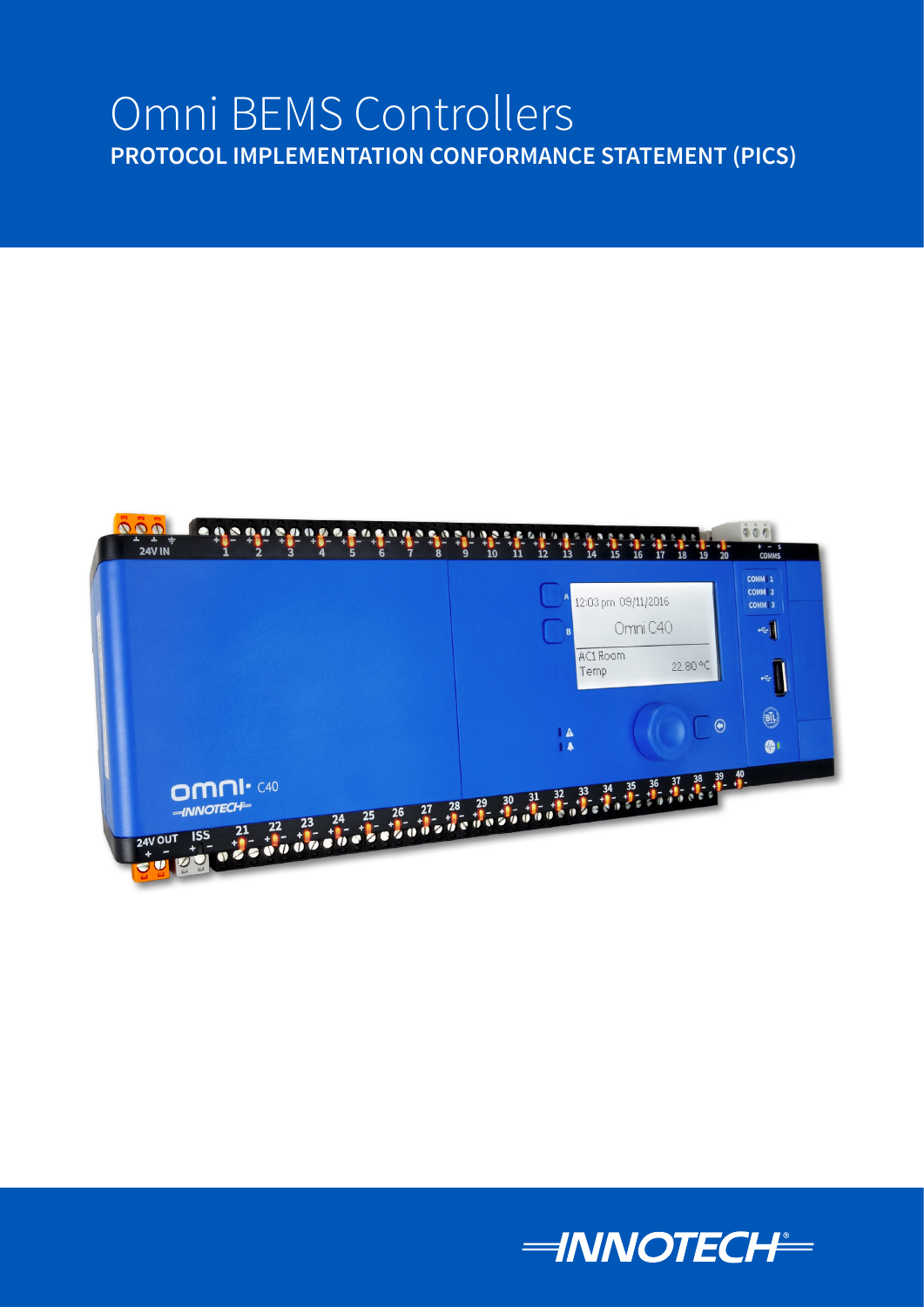

# <span id="page-1-0"></span>**Proprietary**

No part of this technical manual may be reproduced, transmitted, transcribed, stored in a retrieval system, or translated into any language or computer language, in any form or by any means, without prior written permission of Mass Electronics Pty Ltd.

# **Trademark**

The term 'Innotech' used in this manual is a trademark of Mass Electronics Pty Ltd trading as Innotech Control Systems Australia.

BACnet® is a registered trademark of American Society of Heating, Refrigerating and Air-Conditioning Engineers (ASHRAE).

# **Disclaimer**

While great efforts have been made to assure the accuracy and clarity of this document, Mass Electronics Pty Ltd assumes no liability resulting from any omissions in this document, or from misuse of the information obtained herein. The information in this document has been carefully checked and is believed to be entirely reliable with all of the necessary information included. Mass Electronics Pty Ltd reserves the right to make changes to any products described herein to improve reliability, function or design, and reserves the right to revise this document and make changes from time to time in content hereof with no obligation to notify any persons of revisions or changes. Mass Electronics Pty Ltd does not assume any liability arising out of the application or any use of any product or circuit described herein; neither does it convey licence under its patent rights or the rights of others.



*This document uses BACnet specific terms and language.*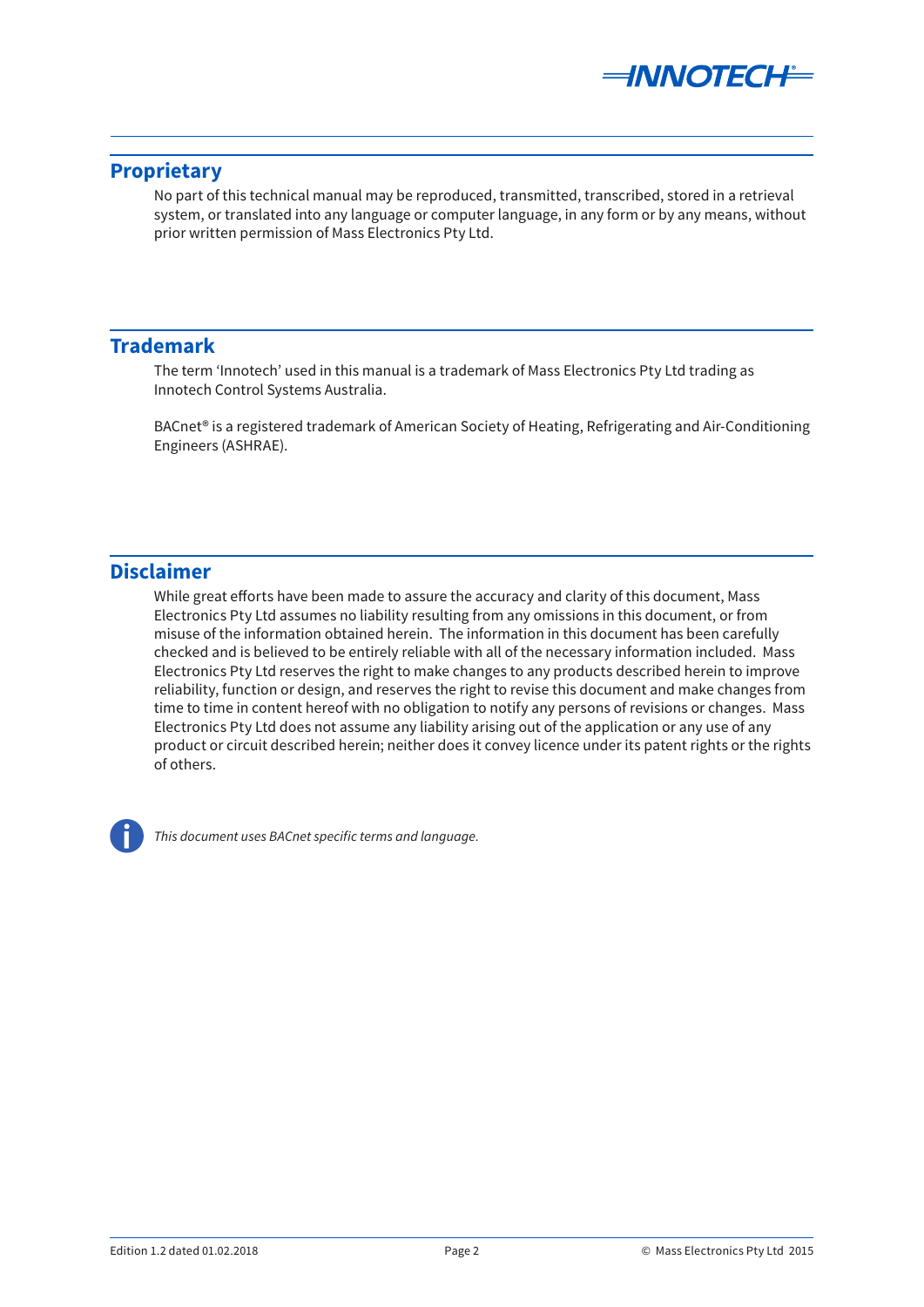

# <span id="page-2-0"></span>**Document Management**

#### **Document Title**: Omni BEMS Controllers Protocol Implementation Conformance Statement (PICS)

# **Revision History**

| <b>Version</b><br><b>Number</b> | <b>Date</b>   | <b>Summary of Changes</b>                                            |
|---------------------------------|---------------|----------------------------------------------------------------------|
| 1.0                             | December 2015 | First Release of the PICS for Omni BEMS Controllers                  |
| 1.1                             | December 2016 | Image update                                                         |
| 1.2                             | February 2018 | Corrected Large Analog Value Present_Value property, image<br>update |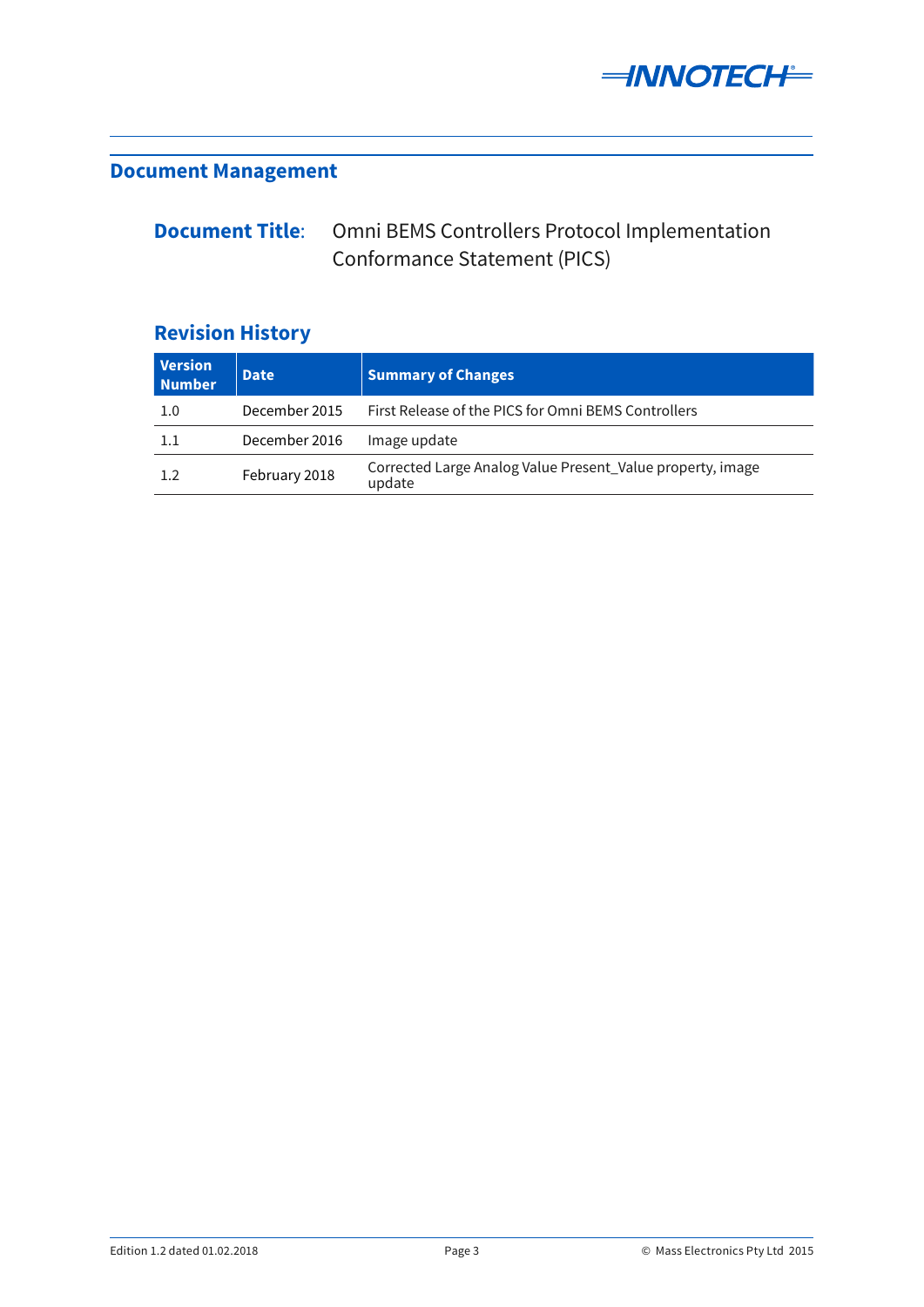

# **Contents**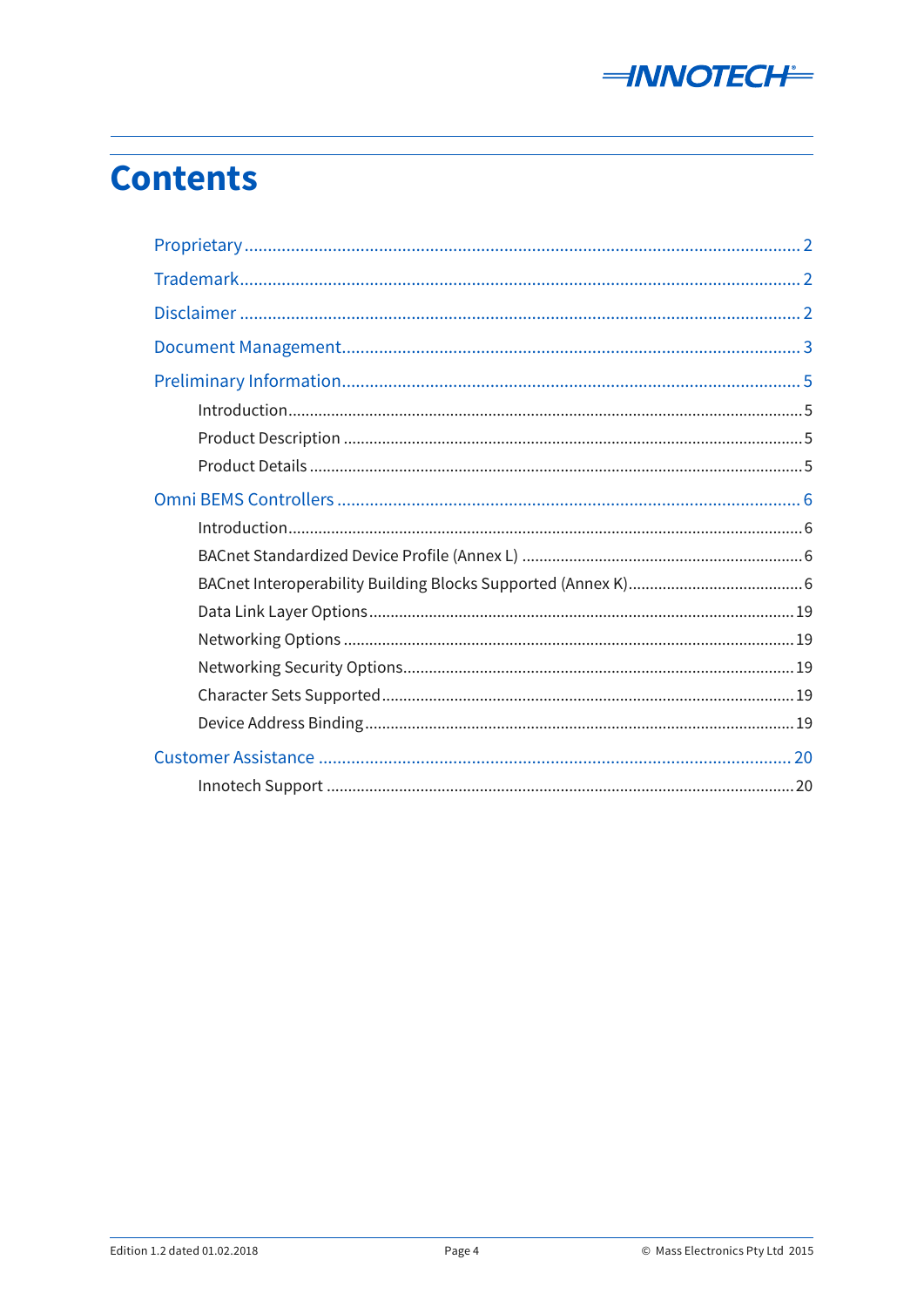

# <span id="page-4-0"></span>**Preliminary Information**

#### **Introduction**

This document is a Protocol Implementation Conformance Statement (PICS) for the Innotech® Omni BEMS (Building & Energy Management System) Controllers as required by the American Society of Heating, Refrigerating, and Air Conditioning Engineers (ASHRAE) Standard 135-2010 BACnet protocol. This document contains information on the BACnet interoperability building blocks that are currently supported by the Innotech Omni BEMS Controller models.

#### **Product Description**

The [Innotech Omni BEMS](http://www.innotech.com.au) controller is a state of the art digital processing systems suitable for many types of control applications typically found in HVAC, Building & Energy Management and Process Control.

**Omni's extensive feature set includes:** a cross-platform web-server, programmable points (true UI/O) with expandability, on-board SQL database, optional & customisable HMI (Human-Machine Interface) for serviceability, and programmable communications channels (Up to 3 RS485 and 2 Ethernet). Omni supports BACnet/IP, BACnet MS/TP, Routing, BBMD, other industry standard protocols including the Innotech protocol. (Ensuring complete backwards compatibility with any existing Innotech Control System.)

**Omni's on-board web-server is complete with**: supervisory monitoring and control, timescheduling, alarms and notifications, log data extraction and graphing, access control, and a truly innovative commissioning interface that allows viewing of the controller configuration in real-time for: calibration, over-ride, tuning and BACnet testing and modifications on the fly. This can be achieved by the local controller connection, Wi-Fi, or via an existing internet connection. Omni can be used as a complete BEMS solution for small individual premises, and is scalable (and affordable) for large multi-site institutions where existing BACnet systems may already exist. With no ongoing client software licensing fees, Omni is a truly sustainable BEMS solution with unparalleled life-cycle costs.

### **Product Details**

| <b>Item</b>                     | <b>Details</b>                                                |
|---------------------------------|---------------------------------------------------------------|
| Date                            | 19th November 2015                                            |
| Vendor Name                     | Innotech Control Systems Australia (BACnet Vendor ID 199)     |
| Product Name                    | Innotech Omni BEMS Controller                                 |
| Product Model Number(s)         | Omni C14, Omni C14D, Omni C20, Omni C20D, Omni C40, Omni C40D |
| Firmware Version                | 1.0                                                           |
| <b>BACnet Protocol Revision</b> | 12                                                            |

**Table 1:** Product Details Table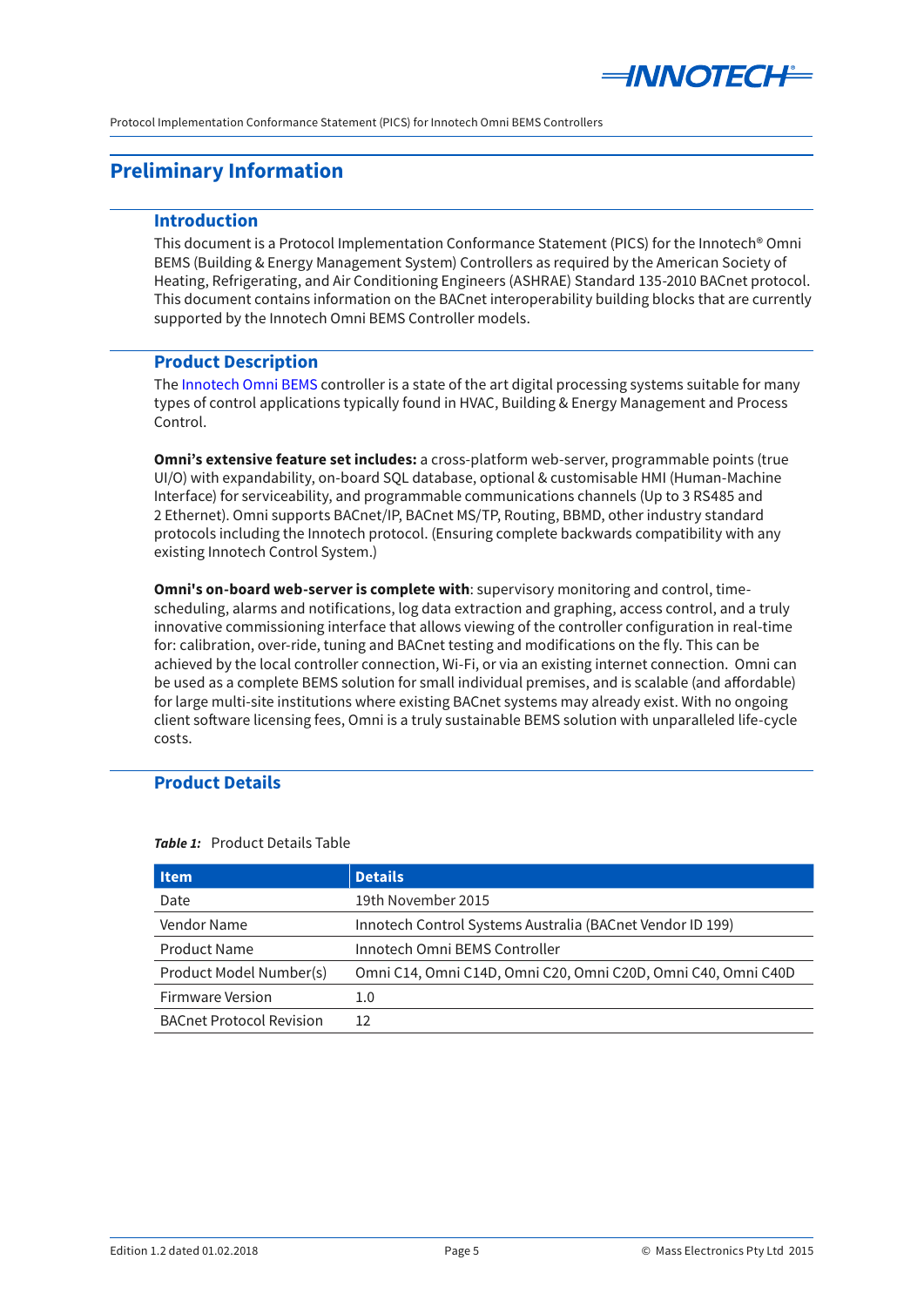

# <span id="page-5-0"></span>**Omni BEMS Controllers**

#### **Introduction**

This section contains information on the BACnet interoperability building blocks that are currently supported by the Innotech Omni BEMS Controllers.

#### **BACnet Standardized Device Profile (Annex L)**

- $\Box$ BACnet Operator Workstation (B-OWS)
- $\Box$ BACnet Advanced Operator Workstation (B-AWS)
- $\Box$ BACnet Operator Display (B-OD)
- $\boxtimes$ BACnet Building Controller (B-BC)
- $\Box$ BACnet Advanced Application Controller (B-AAC)
- $\Box$ BACnet Smart Sensor (B-SS)
- $\Box$ BACnet Smart Actuator (B-SA)

# **BACnet Interoperability Building Blocks Supported (Annex K)**

#### **Data Sharing**

#### **Table 2:** Data Sharing Table

| <b>Item</b>                          | <b>Details</b> |
|--------------------------------------|----------------|
| Data Sharing-COV-A                   | DS-COV-A       |
| Data Sharing-COV-B                   | DS-COV-B       |
| Data Sharing-COV-Unsubscribed-A      | DS-COVU-A      |
| Data Sharing-COV-Unsubscribed-B      | DS-COVU-B      |
| Data Sharing-COVP-B                  | DS-COVP-B      |
| Data Sharing-ReadProperty-A          | DS-RP-A        |
| Data Sharing-ReadProperty-B          | DS-RP-B        |
| Data Sharing-ReadPropertyMultiple-A  | DS-RPM-A       |
| Data Sharing-ReadPropertyMultiple-B  | DS-RPM-B       |
| Data Sharing-WriteProperty-A         | DS-WP-A        |
| Data Sharing-WriteProperty-B         | DS-WP-B        |
| Data Sharing-WritePropertyMultiple-B | DS-WPM-B       |

#### **Alarm & Event Management**

#### Table 3: Alarm & Event Management Table

| <b>Details</b> |
|----------------|
| AE-ACK-B       |
| AE-ASUM-B      |
| AE-ESUM-B      |
| AR-INFO-B      |
| AF-N-I-B       |
|                |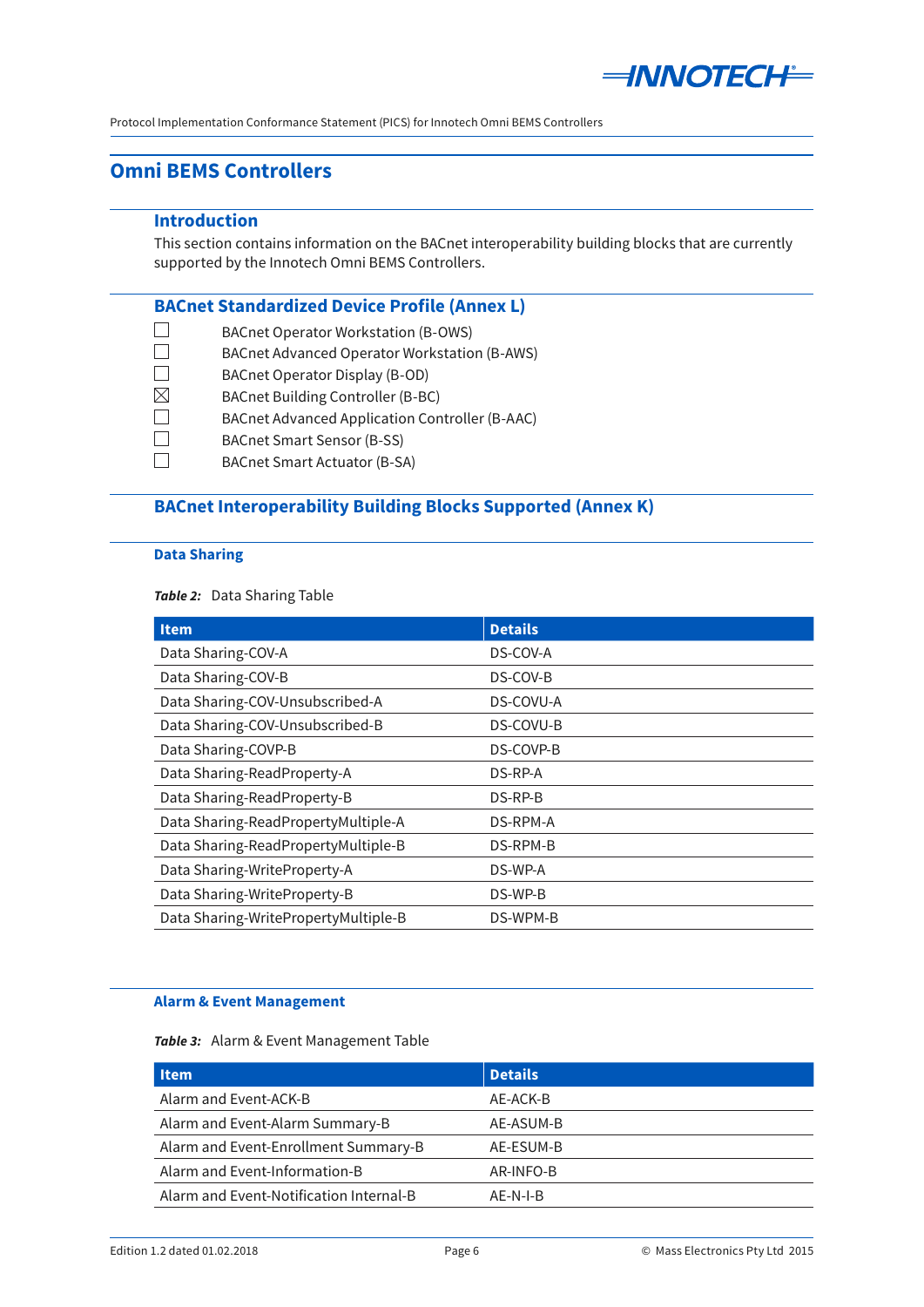

### **Scheduling**

#### **Table 4:** Scheduling Table

| l Item                | Details   |
|-----------------------|-----------|
| Scheduling-Internal-B | SCHED-I-B |
| Scheduling-External-B | SCHED-E-B |

#### **Trending**

**Table 5:** Trending Table

| l Item                                           | Details   |
|--------------------------------------------------|-----------|
| Trending-Automated Trend Retrieval-B             | T-ATR-B   |
| Trending-Viewing and Modifying Trends Internal-B | T-VMT-I-B |

### **Device & Network Management**

### Table 6: Device & Network Management Table

| Item                                               | <b>Details</b> |
|----------------------------------------------------|----------------|
| Device Management-Automatic Time Synchronization-A | DM-ATS-A       |
| Device Management-Backup and Restore-B             | $DM-BR-B$      |
| Device Management-Dynamic Device Binding-A         | DM-DDB-A       |
| Device Management-Dynamic Device Binding-B         | DM-DDB-B       |
| Device Management-Dynamic Object Binding-A         | DM-DOB-A       |
| Device Management-Dynamic Object Binding-B         | DM-DOB-B       |
| Device Management-DeviceCommunicationControl-B     | DM-DCC-B       |
| Device Management-List Manipulation-B              | DM-LM-B        |
| Device Management-Manual Time Synchronization-A    | DM-MTS-A       |
| Device Management-Restart-A                        | $DM-R-A$       |
| Device Management-Restart-B                        | $DM-R-B$       |
| Device Management-ReinitializeDevice-B             | DM-RD-B        |
| Device Management-TimeSynchronization-A            | DM-TS-A        |
| Device Management-TimeSynchronization-B            | DM-TS-B        |
| Device Management-UTCTimeSynchronization-A         | DM-UTC-A       |
| Device Management-UTCTimeSynchronization-B         | DM-UTC-B       |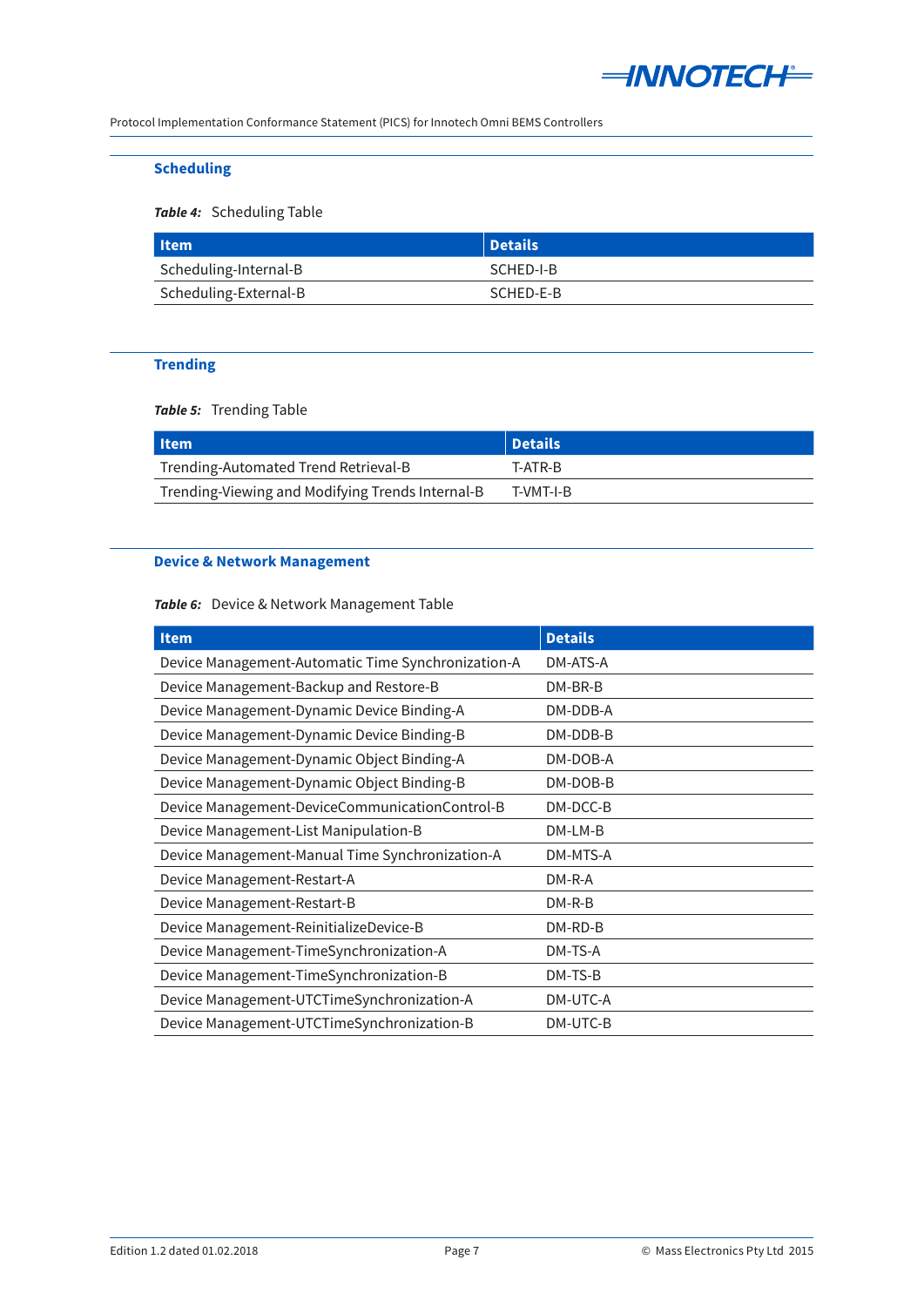

### **Segmentation Capability**

- • Segmented Requests Supported, window size: 16
- • Segmented Responses Supported, window size: 16

### **Standard Object Types Supported**

#### Table 7: Standard Supported Objects Table

| <b>Object Type</b>        | <b>Can Be Added Dynamically</b> | <b>Can Be Deleted Dynamically</b> |
|---------------------------|---------------------------------|-----------------------------------|
| Analog Input              | No                              | No                                |
| Analog Output             | No                              | No                                |
| Analog Value              | No                              | No                                |
| <b>Binary Input</b>       | No                              | No                                |
| <b>Binary Output</b>      | No                              | No                                |
| <b>Binary Value</b>       | No                              | No                                |
| Calendar                  | No                              | No                                |
| Device                    | No                              | No                                |
| <b>Event Enrollment</b>   | No                              | No                                |
| File                      | No                              | No                                |
| Large Analog Value        | No                              | No                                |
| Loop                      | No                              | No                                |
| Multi-State Input         | No                              | No                                |
| Multi-State Output        | No                              | No                                |
| Multi-State Value         | No                              | No                                |
| <b>Notification Class</b> | No                              | No                                |
| Schedule                  | No                              | No                                |
| <b>Trend Log</b>          | No                              | No                                |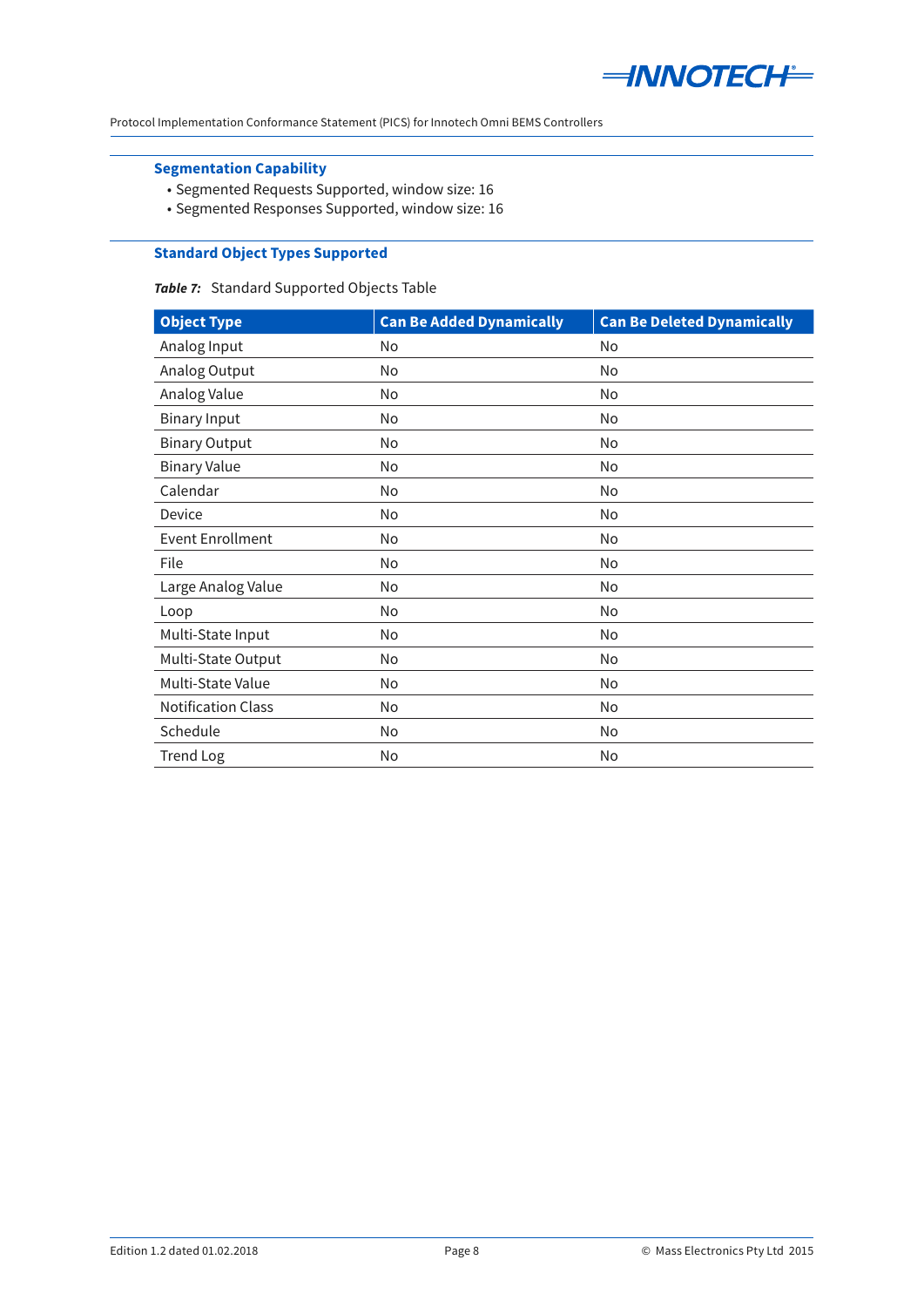

### **Supported Object Properties**

### *Table 8:* Supported Objects Properties - **Analog Input Table**

| <b>Object Property</b> | <b>Read/Write</b> | <b>Property Data Type</b> |
|------------------------|-------------------|---------------------------|
| Object_Identifier      | Read Only         | BACnetObjectIdentifier    |
| Object_Name            | Read Only         | CharacterString           |
| Object_Type            | Read Only         | <b>BACnetObjectType</b>   |
| Present_Value          | Read/Write        | <b>REAL</b>               |
| Description            | Read Only         | CharacterString           |
| Device_Type            | Read Only         | CharacterString           |
| Status_Flags           | Read Only         | <b>BACnetStatusFlags</b>  |
| Event_State            | Read Only         | <b>BACnetEventState</b>   |
| Reliability            | Read Only         | BACnetReliability         |
| Out_of_Service         | Read/Write        | <b>BOOLEAN</b>            |
| Update_Interval        | Read Only         | Unsigned                  |
| Units                  | Read Only         | BACnetEngineeringUnits    |
| COV_Increment          | Read Only         | <b>REAL</b>               |
| Min_Pres_Value         | Read Only         | <b>REAL</b>               |
| Max_Pres_Value         | Read Only         | <b>REAL</b>               |
| Resolution             | Read Only         | <b>REAL</b>               |

### *Table 9:* Supported Objects Properties - **Analog Output Table**

| <b>Object Property</b> | <b>Read/Write</b> | <b>Property Data Type</b> |
|------------------------|-------------------|---------------------------|
| Object_Identifier      | Read Only         | BACnetObjectIdentifier    |
| Object_Name            | Read Only         | CharacterString           |
| Object_Type            | Read Only         | BACnetObjectType          |
| Present_Value          | Read/Write        | <b>REAL</b>               |
| Description            | Read Only         | CharacterString           |
| Device_Type            | Read Only         | CharacterString           |
| Status_Flags           | Read Only         | <b>BACnetStatusFlags</b>  |
| Event_State            | Read Only         | <b>BACnetEventState</b>   |
| Reliability            | Read Only         | BACnetReliability         |
| Out_of_Service         | Read/Write        | <b>BOOLEAN</b>            |
| Units                  | Read Only         | BACEngineeringUnits       |
| Min_Pres_Value         | Read Only         | <b>REAL</b>               |
| Max_Pres_Value         | Read Only         | <b>REAL</b>               |
| Resolution             | Read Only         | <b>REAL</b>               |
| Priority_Array         | Read Only         | BACnetPriorityArray       |
| Relinquish_Default     | Read Only         | <b>REAL</b>               |
| COV_Increment          | Read Only         | <b>REAL</b>               |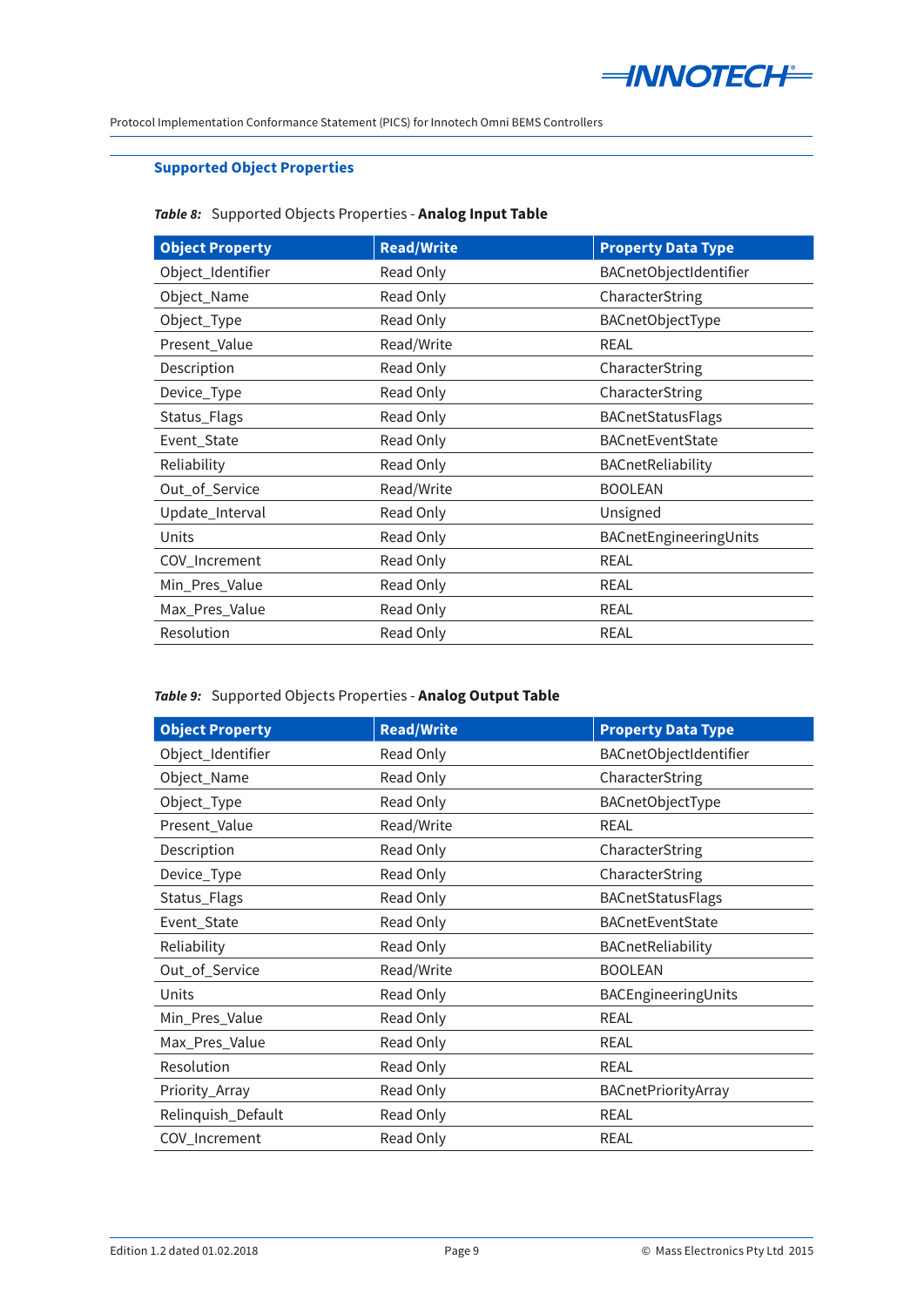

### **Supported Object Properties (Continued)**

### Table 10: Supported Objects Properties - Analog Value Table

| <b>Object Property</b> | <b>Read/Write</b> | <b>Property Data Type</b> |
|------------------------|-------------------|---------------------------|
| Object_Identifier      | Read Only         | BACnetObjectIdentifier    |
| Object_Name            | Read Only         | CharacterString           |
| Object_Type            | Read Only         | BACnetObjectType          |
| Present_Value          | Read/Write        | <b>REAL</b>               |
| Description            | Read Only         | CharacterString           |
| Status_Flags           | Read Only         | BACnetStatusFlags         |
| Event_State            | Read Only         | <b>BACnetEventState</b>   |
| Reliability            | Read Only         | BACnetReliability         |
| Out_of_Service         | Read/Write        | <b>BOOLEAN</b>            |
| Units                  | Read Only         | BACEngineeringUnits       |
| Priority_Array         | Read Only         | BACnetPriorityArray       |
| Relinquish_Default     | Read Only         | <b>REAL</b>               |
| COV_Increment          | Read Only         | <b>REAL</b>               |

#### *Table 11:* Supported Objects Properties - **Binary Input Table**

| <b>Object Property</b> | <b>Read/Write</b> | <b>Property Data Type</b> |
|------------------------|-------------------|---------------------------|
| Object_Identifier      | Read Only         | BACnetObjectIdentifier    |
| Object_Name            | Read Only         | CharacterString           |
| Object_Type            | Read Only         | BACnetObjectType          |
| Present Value          | Read/Write        | BACnetBinaryPV            |
| Description            | Read Only         | CharacterString           |
| Device_Type            | Read Only         | CharacterString           |
| Status_Flags           | Read Only         | <b>BACnetStatusFlags</b>  |
| Event_State            | Read Only         | <b>BACnetEventState</b>   |
| Reliability            | Read Only         | BACnetReliability         |
| Out_of_Service         | Read/Write        | <b>BOOLEAN</b>            |
| Polarity               | Read Only         | <b>BACnetPolarity</b>     |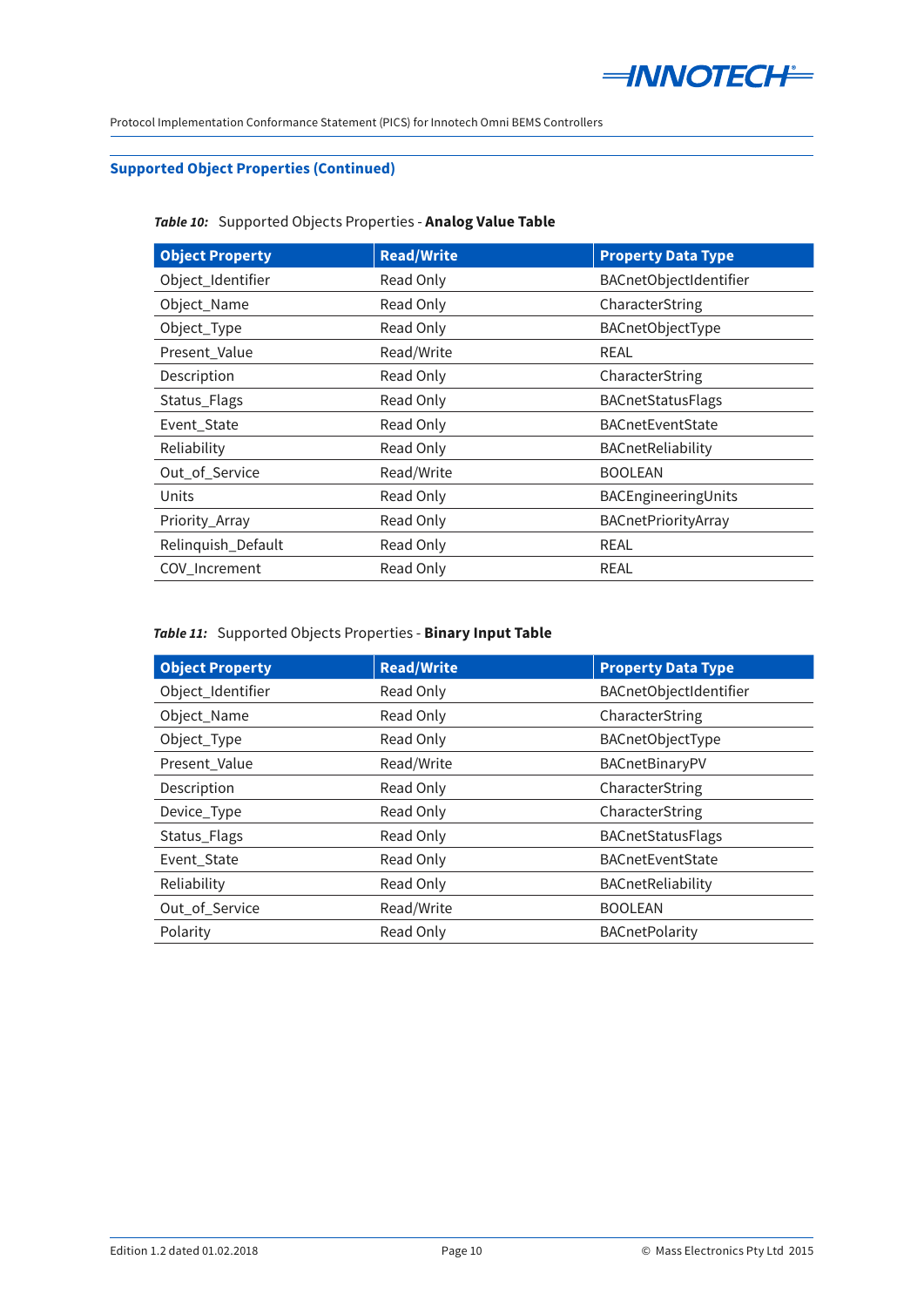

### **Supported Object Properties (Continued)**

### *Table 12:* Supported Objects Properties - **Binary Output Table**

| <b>Object Property</b> | <b>Read/Write</b> | <b>Property Data Type</b> |
|------------------------|-------------------|---------------------------|
| Object_Identifier      | Read Only         | BACnetObjectIdentifier    |
| Object_Name            | Read Only         | CharacterString           |
| Object_Type            | Read Only         | BACnetObjectType          |
| Present_Value          | Read/Write        | BACnetBinaryPV            |
| Description            | Read Only         | CharacterString           |
| Device_Type            | Read Only         | CharacterString           |
| Status_Flags           | Read Only         | <b>BACnetStatusFlags</b>  |
| Event_State            | Read Only         | <b>BACnetEventState</b>   |
| Reliability            | Read Only         | BACnetReliability         |
| Out_of_Service         | Read/Write        | <b>BOOLEAN</b>            |
| Polarity               | Read Only         | <b>BACnetPolarity</b>     |
| Priority_Array         | Read Only         | BACnetPriorityArray       |
| Relinquish_Default     | Read Only         | BACnetBinaryPV            |

# *Table 13:* Supported Objects Properties - **Binary Value Table**

| <b>Object Property</b> | <b>Read/Write</b> | <b>Property Data Type</b> |
|------------------------|-------------------|---------------------------|
| Object_Identifier      | Read Only         | BACnetObjectIdentifier    |
| Object_Name            | Read Only         | CharacterString           |
| Object_Type            | Read Only         | BACnetObjectType          |
| Present Value          | Read/Write        | BACnetBinaryPV            |
| Description            | Read Only         | CharacterString           |
| Status_Flags           | Read Only         | <b>BACnetStatusFlags</b>  |
| Event_State            | Read Only         | <b>BACnetEventState</b>   |
| Reliability            | Read Only         | BACnetReliability         |
| Out_of_Service         | Read/Write        | <b>BOOLEAN</b>            |
| Priority_Array         | Read Only         | BACnetPriorityArray       |
| Relinguish Default     | Read Only         | BACnetBinaryPV            |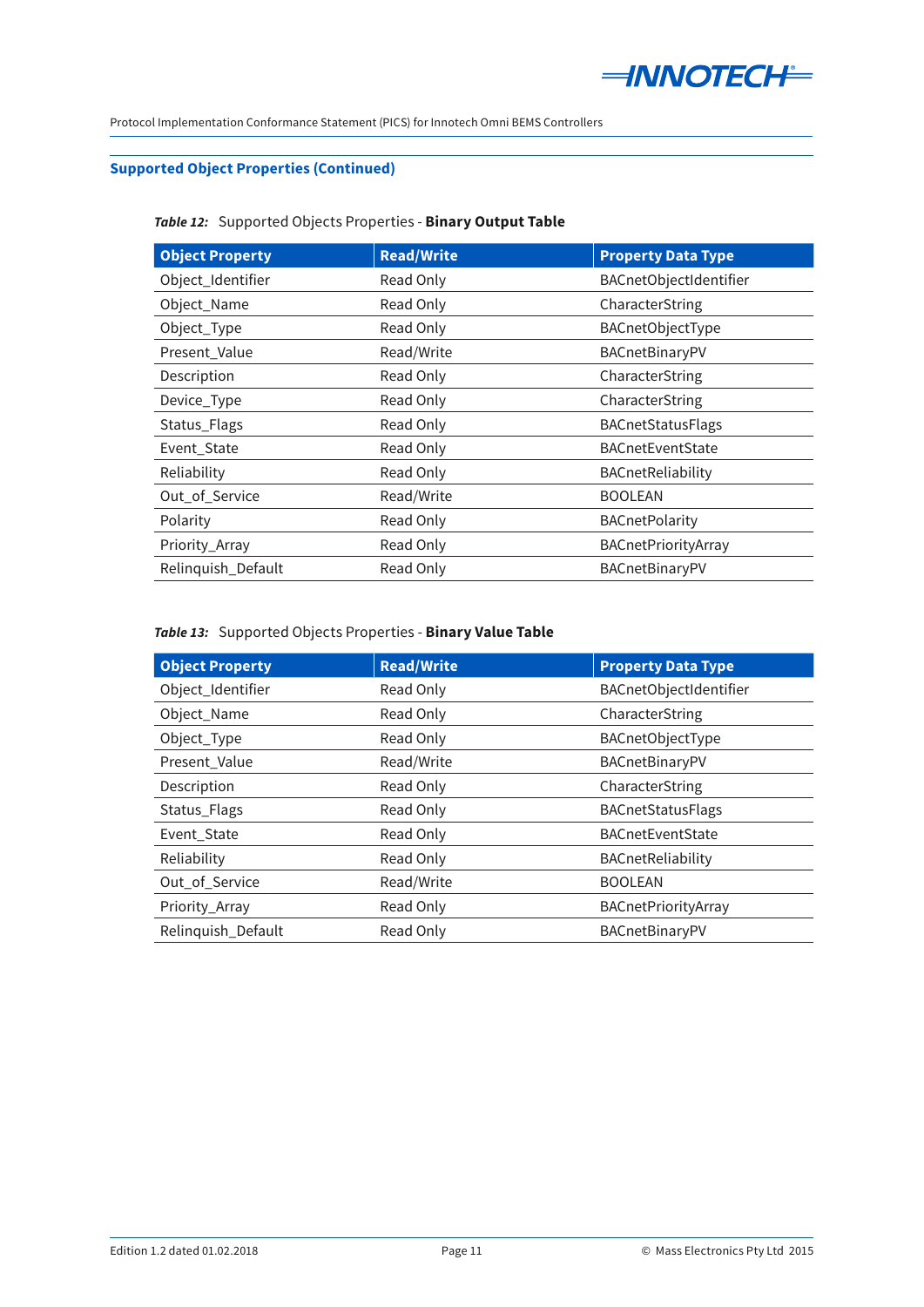

### **Supported Object Properties (Continued)**

### *Table 14:* Supported Objects Properties - **Calendar Object Table**

| <b>Object Property</b> | <b>Read/Write</b> | <b>Property Data Type</b>         |
|------------------------|-------------------|-----------------------------------|
| Object_Identifier      | Read Only         | BACnetObjectIdentifier            |
| Object_Name            | Read Only         | CharacterString                   |
| Object_Type            | Read Only         | BACnetObjectType                  |
| Description            | Read Only         | CharacterString                   |
| Present_Value          | Read Only         | <b>BOOLEAN</b>                    |
| Date List              | Read/Write        | BACnetLIST of BACnetCalendarEntry |

#### *Table 15:* Supported Objects Properties - **Device Object Table**

| <b>Object Property</b>          | <b>Read/Write</b> | <b>Property Data Type</b>               |
|---------------------------------|-------------------|-----------------------------------------|
| Object_Identifier               | Read Only         | BACnetObjectIdentifier                  |
| Object_Name                     | Read Only         | CharacterString                         |
| Object_Type                     | Read Only         | BACnetObjectType                        |
| System_Status                   | Read Only         | <b>BACnetDeviceStatus</b>               |
| Vendor_Name                     | Read Only         | CharacterString                         |
| Vendor_Identifier               | Read Only         | Unsigned16                              |
| Model_Name                      | Read Only         | CharacterString                         |
| Firmware_Revision               | Read Only         | CharacterString                         |
| Application_Software_Version    | Read Only         | CharacterString                         |
| Location                        | Read Only         | CharacterString                         |
| Description                     | Read Only         | CharacterString                         |
| Protocol_Version                | Read Only         | Unsigned                                |
| Protocol_Revision               | Read Only         | Unsigned                                |
| Protocol_Services_Supported     | Read Only         | BACnetServicesSupported                 |
| Protocol_Object_Types_Supported | Read Only         | BACnetObjectTypesSupported              |
| Object_List                     | Read Only         | BACnetARRAY[N]of BACnetObjectIdentifier |
| Max_APDU_Length_Accepted        | Read Only         | Unsigned                                |
| Segmentation_Supported          | Read Only         | BACnetSegmentation                      |
| Max_Segments_Accepted           | Read Only         | Unsigned                                |
| Local_Time                      | Read Only         | Time                                    |
| Local_Date                      | Read Only         | Date                                    |
| UTC_Offset                      | Read Only         | <b>INTEGER</b>                          |
| Daylight_Savings_Status         | Read Only         | <b>BOOLEAN</b>                          |
| APDU_Segment_Timeout            | Read Only         | Unsigned                                |
| APDU_Timeout                    | Read Only         | Unsigned                                |
| Number_of_APDU_Retries          | Read Only         | Unsigned                                |
| Time Synchronization_Recipients | Read/Write        | <b>BACnetLIST of BACnetRecipient</b>    |
| Max Master                      | Read/Write        | <b>Unsigned</b> (1127)                  |
| Max_Info_Frames                 | Read/Write        | Unsigned                                |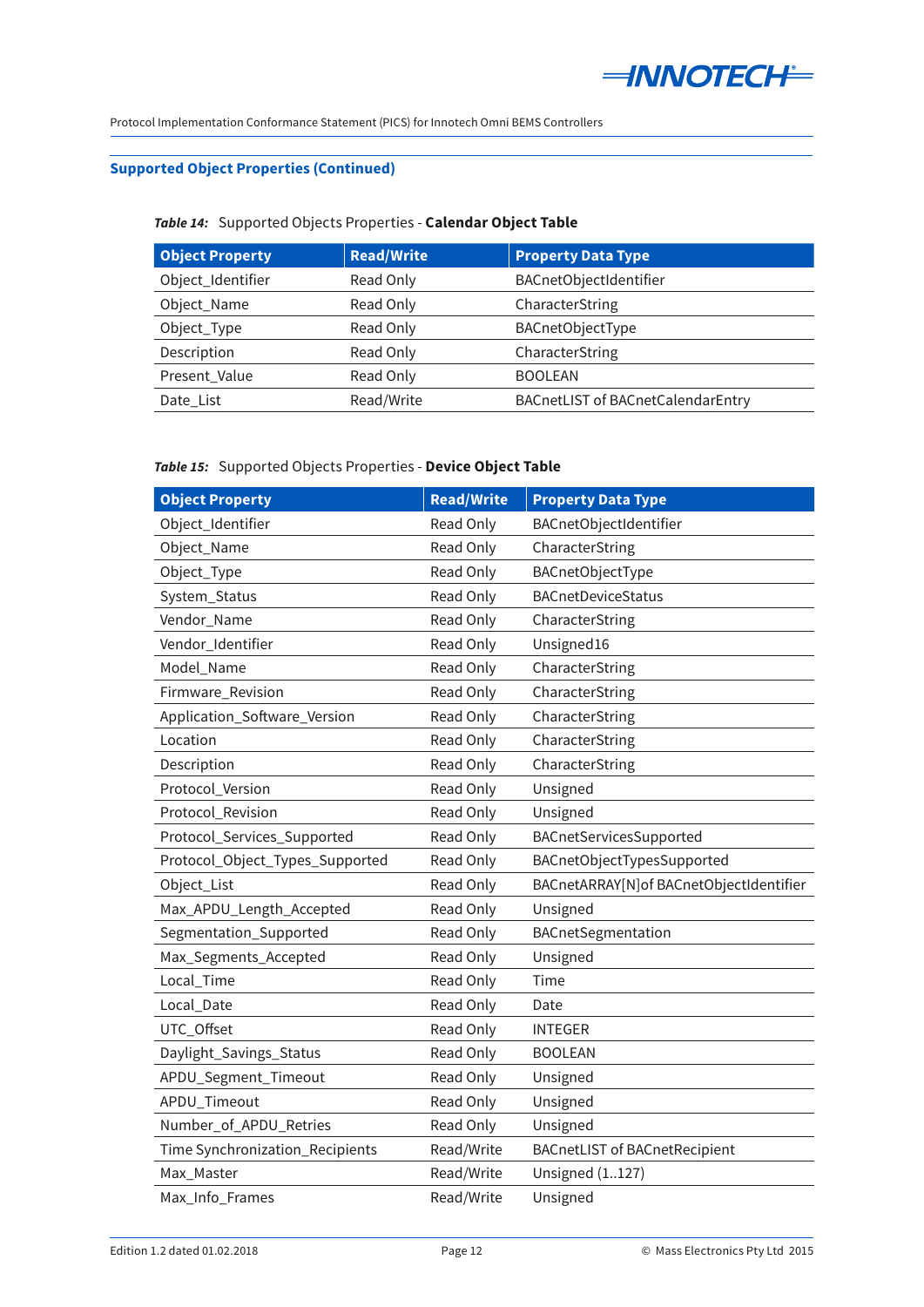

# **Supported Object Properties (Continued)**

Table 15 Continued

| <b>Object Property</b>              | <b>Read/Write</b> | <b>Property Data Type</b>                |
|-------------------------------------|-------------------|------------------------------------------|
| Device_Address_Binding              | Read Only         | List of BACnetAddressBinding             |
| Database_Revision                   | Read Only         | Unsigned                                 |
| Configuration_Files                 | Read Only         | BACnetARRAY[N] of BACnetObjectIdentifier |
| Last_Restore_Time                   | Read Only         | BACnetTimeStamp                          |
| Backup_Failure_Timeout              | Read/Write        | Unsigned16                               |
| Backup_Preparation_Time             | Read Only         | Unsigned16                               |
| Restore_Preparation_Time            | Read Only         | Unsigned16                               |
| Restore_Completion_Time             | Read Only         | Unsigned16                               |
| Backup_And_Restore_State            | Read Only         | BACnetBackupState                        |
| Active_COV_Subscriptions            | Read Only         | BACnetLIST of BACnetCOVSubscription      |
| Last_Restart_Reason                 | Read Only         | <b>BACnetRestartReason</b>               |
| Time_Of_Device_Restart              | Read Only         | BACnetTimeStamp                          |
| Restart_Notification_Recipients     | Read Only         | <b>BACnetLIST of BACnetRecipient</b>     |
| UTC_Time_Synchronisation_Recipients | Read/Write        | <b>BACnetLIST of BACnetRecipient</b>     |
| Time_Synchronisation_Interval       | Read/Write        | Unsigned                                 |
| Align_Intervals                     | Read/Write        | <b>BOOLEAN</b>                           |
| Interval_Offset                     | Read/Write        | Unsigned                                 |

# *Table 16:* Supported Objects Properties - **Event Enrollment Table**

| <b>Object Property</b>    | <b>Read/Write</b> | <b>Property Data Type</b>           |
|---------------------------|-------------------|-------------------------------------|
| Object_Identifier         | Read Only         | BACnetObjectIdentifier              |
| Object_Name               | Read Only         | CharacterString                     |
| Object_Type               | Read Only         | BACnetObjectType                    |
| Description               | Read Only         | CharacterString                     |
| Event_Type                | Read Only         | BACnetEventType                     |
| Notify_Type               | Read Only         | BACnetNotifyType                    |
| Event_Parameters          | Read Only         | <b>BACnetEventParameters</b>        |
| Object_Property_Reference | Read Only         | BACnetDeviceObjectPropertyReference |
| Event_State               | Read Only         | <b>BACnetEventState</b>             |
| Event_Enable              | Read/Write        | <b>BACnetEventTransitionBits</b>    |
| Acked_Transitions         | Read Only         | <b>BACnetEventTransitionBits</b>    |
| Notification_Class        | Read Only         | Unsigned                            |
| Event_Time_Stamps         | Read Only         | BACnetARRAY[3] of BACnetTimeStamp   |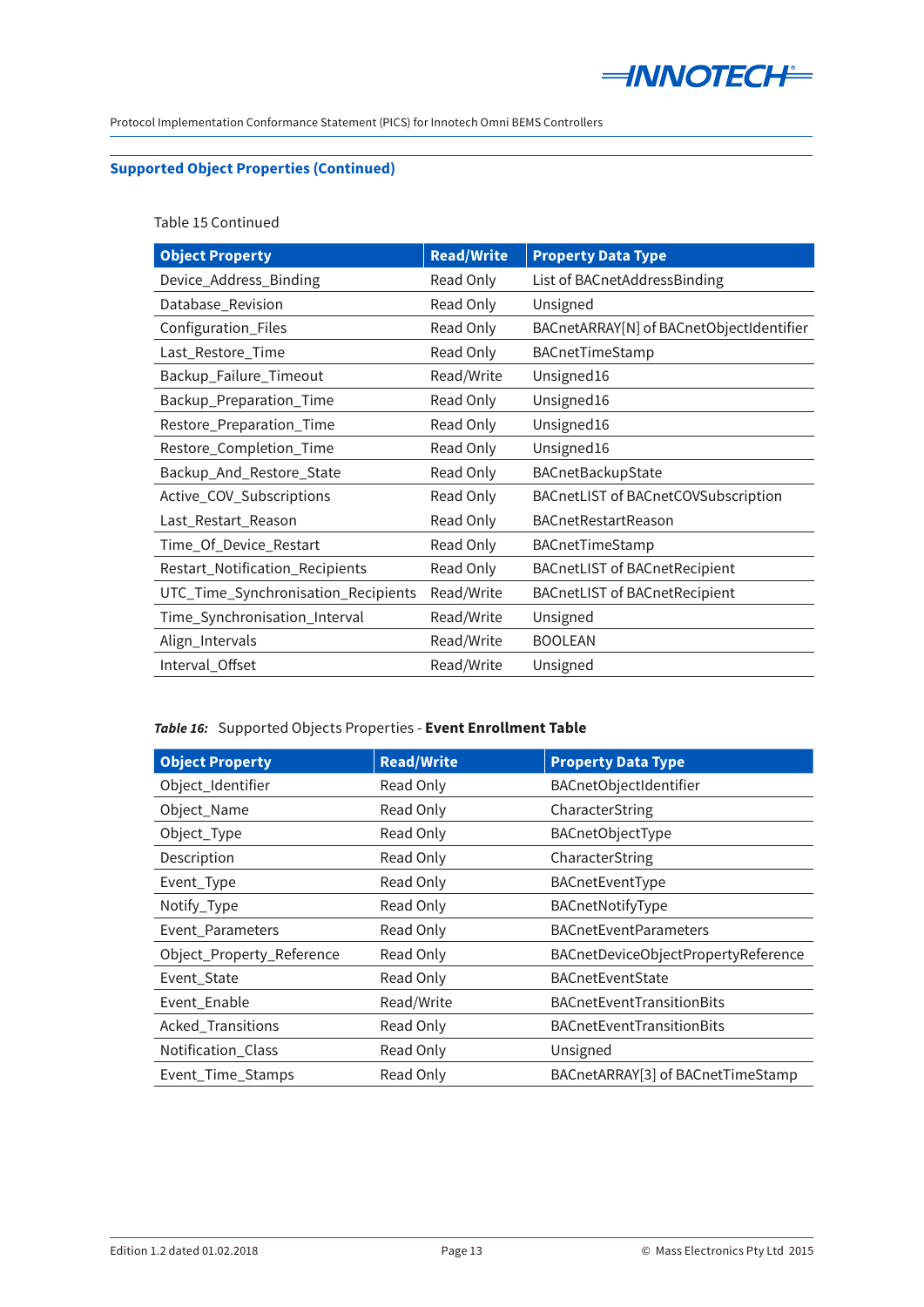

### **Supported Object Properties (Continued)**

#### *Table 17:* Supported Objects Properties - **File Object Table**

| <b>Object Property</b> | <b>Read/Write</b> | <b>Property Data Type</b> |
|------------------------|-------------------|---------------------------|
| Object_Identifier      | Read Only         | BACnetObjectIdentifier    |
| Object_Name            | Read Only         | CharacterString           |
| Object_Type            | Read Only         | BACnetObjectType          |
| Description            | Read Only         | CharacterString           |
| File_Type              | Read Only         | CharacterString           |
| File Size              | Read Only         | Unsigned                  |
| Modification_Date      | Read Only         | <b>BACnetDateTime</b>     |
| Archive                | Read/Write        | <b>BOOLEAN</b>            |
| Read Only              | Read Only         | <b>BOOLEAN</b>            |
| File Access Method     | Read Only         | BACnetFileAccessMethod    |

# *Table 18:* Supported Objects Properties - **Large Analog Value Table**

| <b>Object Property</b> | <b>Read/Write</b> | <b>Property Data Type</b> |
|------------------------|-------------------|---------------------------|
| Object_Identifier      | Read Only         | BACnetObjectIdentifier    |
| Object_Name            | Read Only         | CharacterString           |
| Object_Type            | Read Only         | BACnetObjectType          |
| Description            | Read Only         | CharacterString           |
| Present_Value          | Read / Write      | Double                    |
| Status_Flags           | Read Only         | <b>BACnetStatusFlags</b>  |
| Reliability            | Read Only         | BACnetReliability         |
| Out_Of_Service         | Read/Write        | <b>BOOLEAN</b>            |
| Units                  | Read Only         | BACnetEngineeringUnits    |
| Priority_Array         | Read Only         | BACnetPriorityArray       |
| Relinquish_Default     | Read Only         | Double                    |
| COV Increment          | Read Only         | Double                    |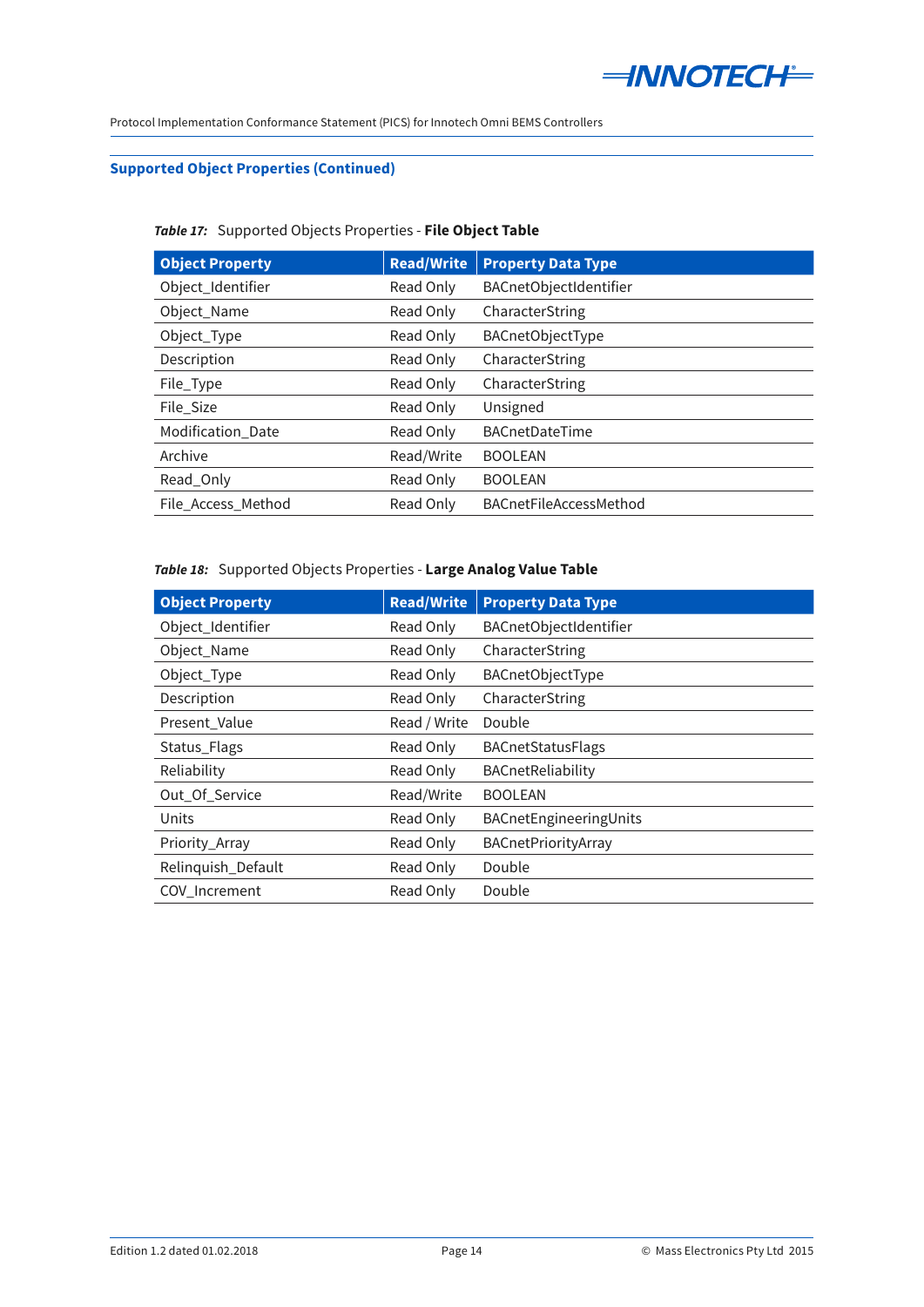

# **Supported Object Properties (Continued)**

# *Table 19:* Supported Objects Properties - **Loop Object Table**

| <b>Object Property</b>         | <b>Read/Write</b> | <b>Property Data Type</b>     |
|--------------------------------|-------------------|-------------------------------|
| Object_Identifier              | Read Only         | BACnetObjectIdentifier        |
| Object_Name                    | Read Only         | CharacterString               |
| Object_Type                    | Read Only         | BACnetObjectType              |
| Present Value                  | Read/Write        | <b>REAL</b>                   |
| Description                    | Read Only         | CharacterString               |
| Status_Flags                   | Read Only         | BACnetStatusFlags             |
| Event_State                    | Read Only         | BACnetEventState              |
| Reliability                    | Read Only         | BACnetReliability             |
| Out_of_Service                 | Read/Write        | <b>BOOLEAN</b>                |
| Update_Interval                | Read Only         | Unsigned                      |
| Output_Units                   | Read Only         | BACnetEngineeringUnits        |
| Manipulated_Variable_Reference | Read Only         | BACnetObjectPropertyReference |
| Controlled_Variable_Reference  | Read Only         | BACnetObjectPropertyReference |
| Controlled_Variable_Value      | Read Only         | <b>REAL</b>                   |
| Controlled_Variable_Units      | Read Only         | BACnetEngineeringUnits        |
| Setpoint_Reference             | Read Only         | BACnetSetpointReference       |
| Setpoint                       | Read Only         | <b>REAL</b>                   |
| Action                         | Read Only         | BACnetAction                  |
| Proportional_Constant          | Read Only         | <b>REAL</b>                   |
| Proportional_Constant_Units    | Read Only         | BACnetEngineeringUnits        |
| Integral_Constant              | Read Only         | <b>REAL</b>                   |
| Integral_Constant_Units        | Read Only         | BACnetEngineeringUnits        |
| Derivative_Constant            | Read Only         | <b>REAL</b>                   |
| Derivative_Constant_Units      | Read Only         | BACnetEngineeringUnits        |
| Bias                           | Read Only         | <b>REAL</b>                   |
| Maximum_Output                 | Read Only         | REAL                          |
| Minimum_Output                 | Read Only         | <b>REAL</b>                   |
| Priority_For_Writing           | Read Only         | Unsigned                      |
| COV_Increment                  | Read Only         | <b>REAL</b>                   |
| Deadband                       | Read Only         | REAL                          |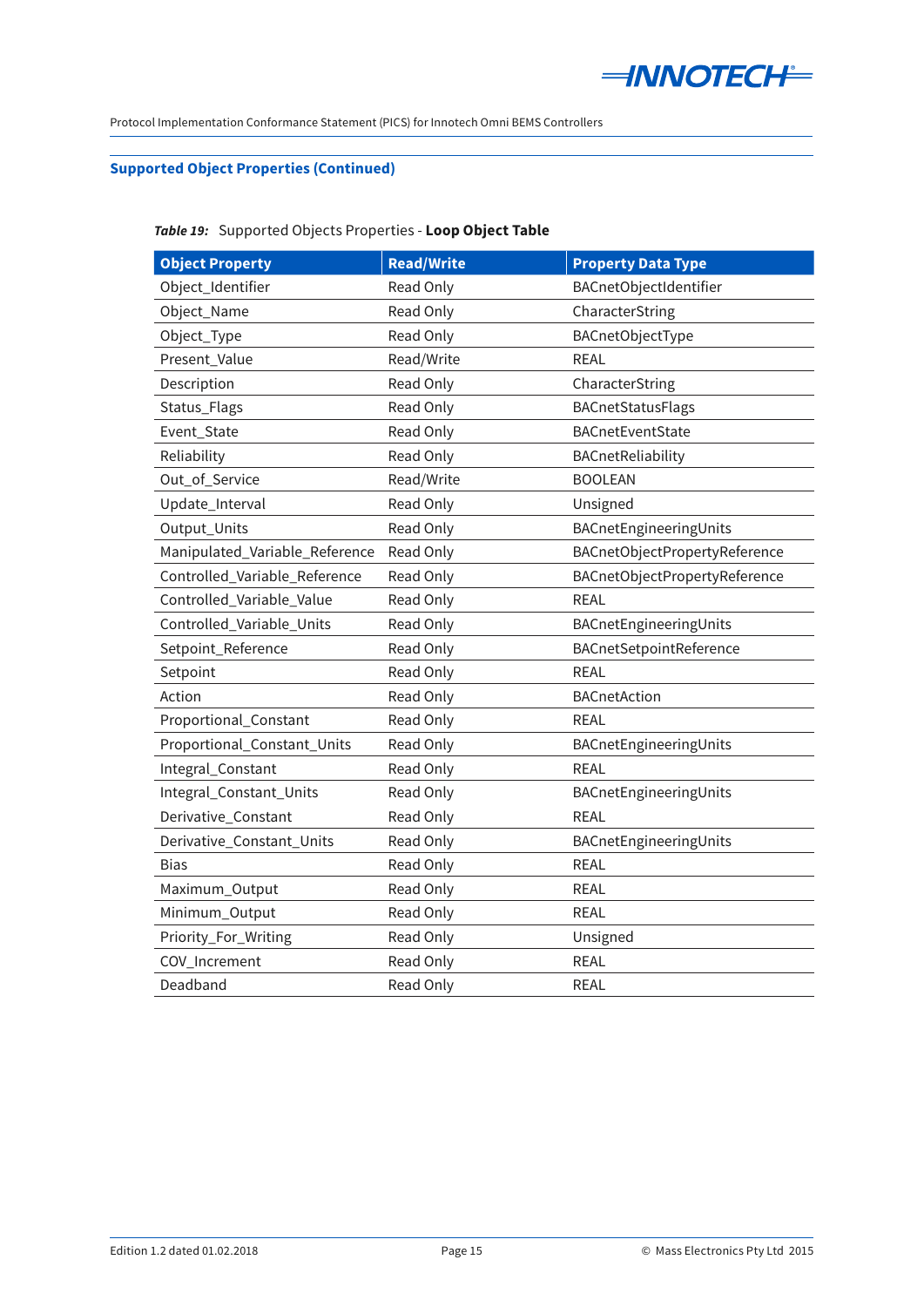

### **Supported Object Properties (Continued)**

### *Table 20:* Supported Objects Properties - **Multi-State Input Table**

| <b>Object Property</b> | <b>Read/Write</b> | <b>Property Data Type</b>         |
|------------------------|-------------------|-----------------------------------|
| Object_Identifier      | Read Only         | BACnetObjectIdentifier            |
| Object_Name            | Read Only         | CharacterString                   |
| Object_Type            | Read Only         | BACnetObjectType                  |
| Present_Value          | Read/Write        | Unsigned                          |
| Description            | Read Only         | CharacterString                   |
| Device_Type            | Read Only         | CharacterString                   |
| Status_Flags           | Read Only         | <b>BACnetStatusFlags</b>          |
| Event_State            | Read Only         | <b>BACnetEventState</b>           |
| Reliability            | Read Only         | <b>BACnetReliability</b>          |
| Out_of_Service         | Read/Write        | <b>BOOLEAN</b>                    |
| Number_Of_States       | Read Only         | Unsigned                          |
| State_Text             | Read Only         | BACnetARRAY[N] of CharacterString |

#### *Table 21:* Supported Objects Properties - **Multi-State Output Table**

| <b>Object Property</b> | <b>Read/Write</b> | <b>Property Data Type</b>         |
|------------------------|-------------------|-----------------------------------|
| Object_Identifier      | Read Only         | BACnetObjectIdentifier            |
| Object_Name            | Read Only         | CharacterString                   |
| Object_Type            | Read Only         | BACnetObjectType                  |
| Present_Value          | Read/Write        | Unsigned                          |
| Description            | Read Only         | CharacterString                   |
| Device_Type            | Read Only         | CharacterString                   |
| Status_Flags           | Read Only         | <b>BACnetStatusFlags</b>          |
| Event_State            | Read Only         | <b>BACnetEventState</b>           |
| Reliability            | Read Only         | BACnetReliability                 |
| Out_of_Service         | Read/Write        | <b>BOOLEAN</b>                    |
| Number_Of_States       | Read Only         | Unsigned                          |
| State_Text             | Read Only         | BACnetARRAY[N] of CharacterString |
| Priority_Array         | Read Only         | BACnetPriorityArray               |
| Relinquish_Default     | Read Only         | Unsigned                          |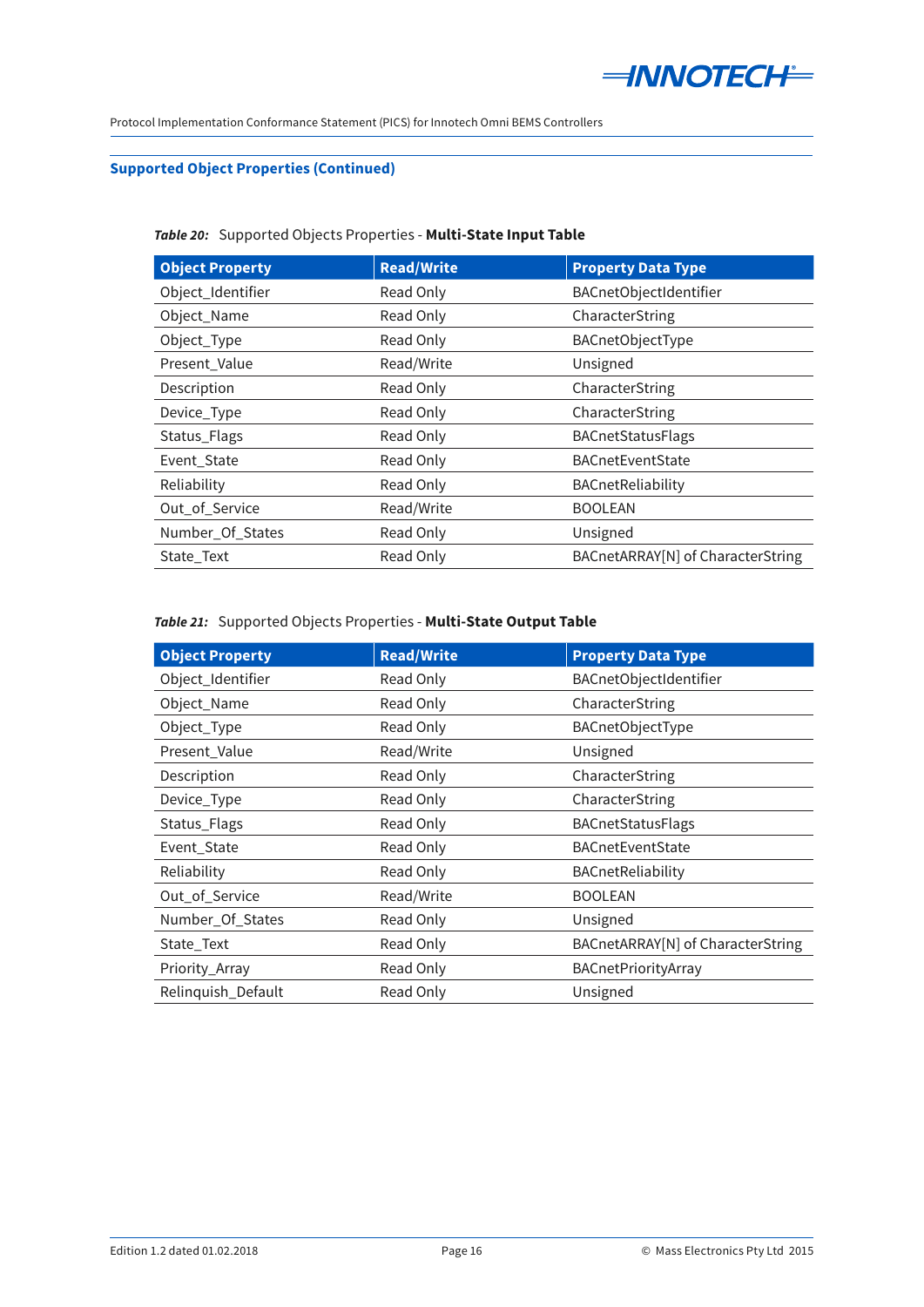

### **Supported Object Properties (Continued)**

### *Table 22:* Supported Objects Properties - **Multi-State Value Table**

| <b>Object Property</b> | <b>Read/Write</b> | <b>Property Data Type</b>         |
|------------------------|-------------------|-----------------------------------|
| Object_Identifier      | Read Only         | BACnetObjectIdentifier            |
| Object_Name            | Read Only         | CharacterString                   |
| Object_Type            | Read Only         | BACnetObjectType                  |
| Present_Value          | Read/Write        | Unsigned                          |
| Description            | Read Only         | CharacterString                   |
| Status_Flags           | Read Only         | <b>BACnetStatusFlags</b>          |
| Event_State            | Read Only         | <b>BACnetEventState</b>           |
| Reliability            | Read Only         | BACnetReliability                 |
| Out_of_Service         | Read/Write        | <b>BOOLEAN</b>                    |
| Number_Of_States       | Read Only         | Unsigned                          |
| State_Text             | Read Only         | BACnetARRAY[N] of CharacterString |
| Priority_Array         | Read Only         | BACnetPriorityArray               |
| Relinquish_Default     | Read Only         | Unsigned                          |

### *Table 23:* Supported Objects Properties - **Notification Class Table**

| <b>Object Property</b> | <b>Read/Write</b> | <b>Property Data Type</b>              |
|------------------------|-------------------|----------------------------------------|
| Object_Identifier      | Read Only         | BACnetObjectIdentifier                 |
| Object_Name            | Read Only         | CharacterString                        |
| Object_Type            | Read Only         | BACnetObjectType                       |
| Description            | Read Only         | CharacterString                        |
| Notification Class     | Read Only         | Unsigned                               |
| Priority               | Read Only         | BACnetARRAY[3] of Unsigned             |
| Ack_Required           | Read Only         | BACnetEventTransitionBits              |
| Recipient_List         | Read/Write        | <b>BACnetLIST of BACnetDestination</b> |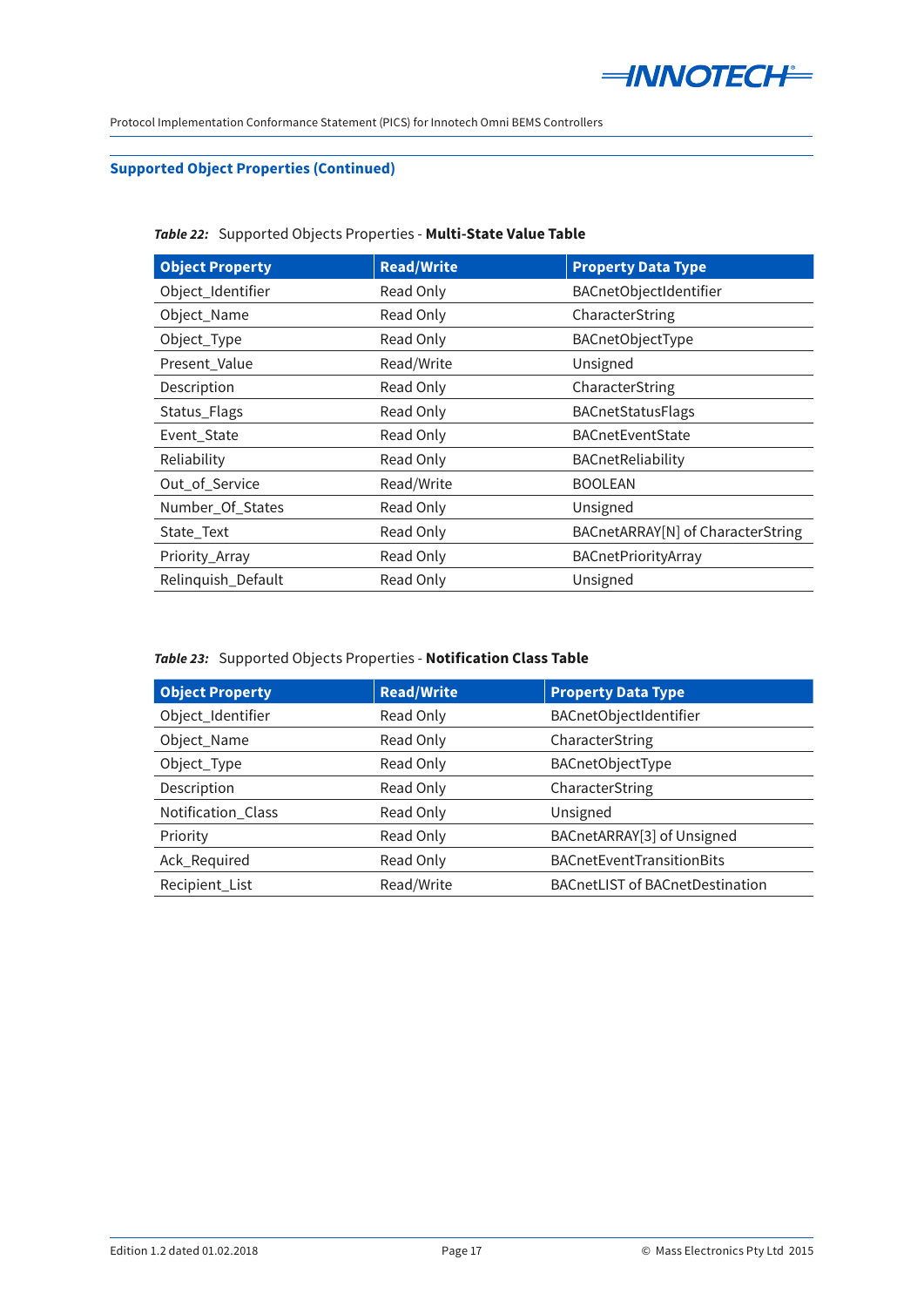

### **Supported Object Properties (Continued)**

#### *Table 24:* Supported Objects Properties - **Schedule Object Type Table**

| <b>Object Property</b>             | <b>Read/Write</b> | <b>Property Data Type</b>                         |
|------------------------------------|-------------------|---------------------------------------------------|
| Object_Identifier                  | Read Only         | <b>BACnetObjectIdentifier</b>                     |
| Object_Name                        | Read Only         | CharacterString                                   |
| Object_Type                        | Read Only         | <b>BACnetObjectType</b>                           |
| Present_Value                      | Read Only         | Any                                               |
| Description                        | Read Only         | CharacterString                                   |
| Effective_Period                   | Read/Write        | BACnetDateRange                                   |
| Weekly_Schedule                    | Read/Write        | BACnetARRAY[7] of BACnetDailySchedule             |
| Exception_Schedule                 | Read/Write        | BACnetARRAY[N] of BACnetSpecialEvent              |
| Schedule_Default                   | Read Only         | Any                                               |
| List_Of_Object_Property_References | Read/Write        | BACnetLIST of BACnetDeviceObjectPropertyReference |
| Priority_For_Writing               | Read Only         | Unsigned $(116)$                                  |
| Status_Flags                       | Read Only         | <b>BACnetStatusFlags</b>                          |
| Reliability                        | Read Only         | BACnetReliability                                 |
| Out Of Service                     | Read/Write        | <b>BOOLEAN</b>                                    |

### *Table 25:* Supported Objects Properties - **Trend Log Table**

| <b>Object Property</b>      | <b>Read/Write</b> | <b>Property Data Type</b>            |
|-----------------------------|-------------------|--------------------------------------|
| Object_Identifier           | Read Only         | BACnetObjectIdentifier               |
| Object_Name                 | Read Only         | CharacterString                      |
| Object_Type                 | Read Only         | BACnetObjectType                     |
| Description                 | Read Only         | CharacterString                      |
| Enable                      | Read/Write        | <b>BOOLEAN</b>                       |
| Start_Time                  | Read/Write        | BACnetDateTime                       |
| Stop_Time                   | Read/Write        | BACnetDateTime                       |
| Log_DeviceObjectProperty    | Read Only         | BACnetDeviceObjectPropertyReference  |
| Log_Interval                | Read/Write        | Unsigned                             |
| COV_Resubscription_Interval | Read Only         | Unsigned                             |
| Client_COV_Increment        | Read Only         | BACnetClientCOV                      |
| Stop_When_Full              | Read/Write        | <b>BOOLEAN</b>                       |
| Buffer_Size                 | Read Only         | Unsigned32                           |
| Log_Buffer                  | Read Only         | <b>BACnetLIST of BACnetLogRecord</b> |
| Record_Count                | Read Only         | Unsigned32                           |
| Total_Record_Count          | Read Only         | Unsigned32                           |
| Logging_Type                | Read Only         | BACnetLoggingType                    |
| Status_Flags                | Read Only         | <b>BACnetStatusFlags</b>             |
| Trigger                     | Read Only         | <b>BOOLEAN</b>                       |
| Event_State                 | Read Only         | <b>BACnetEventState</b>              |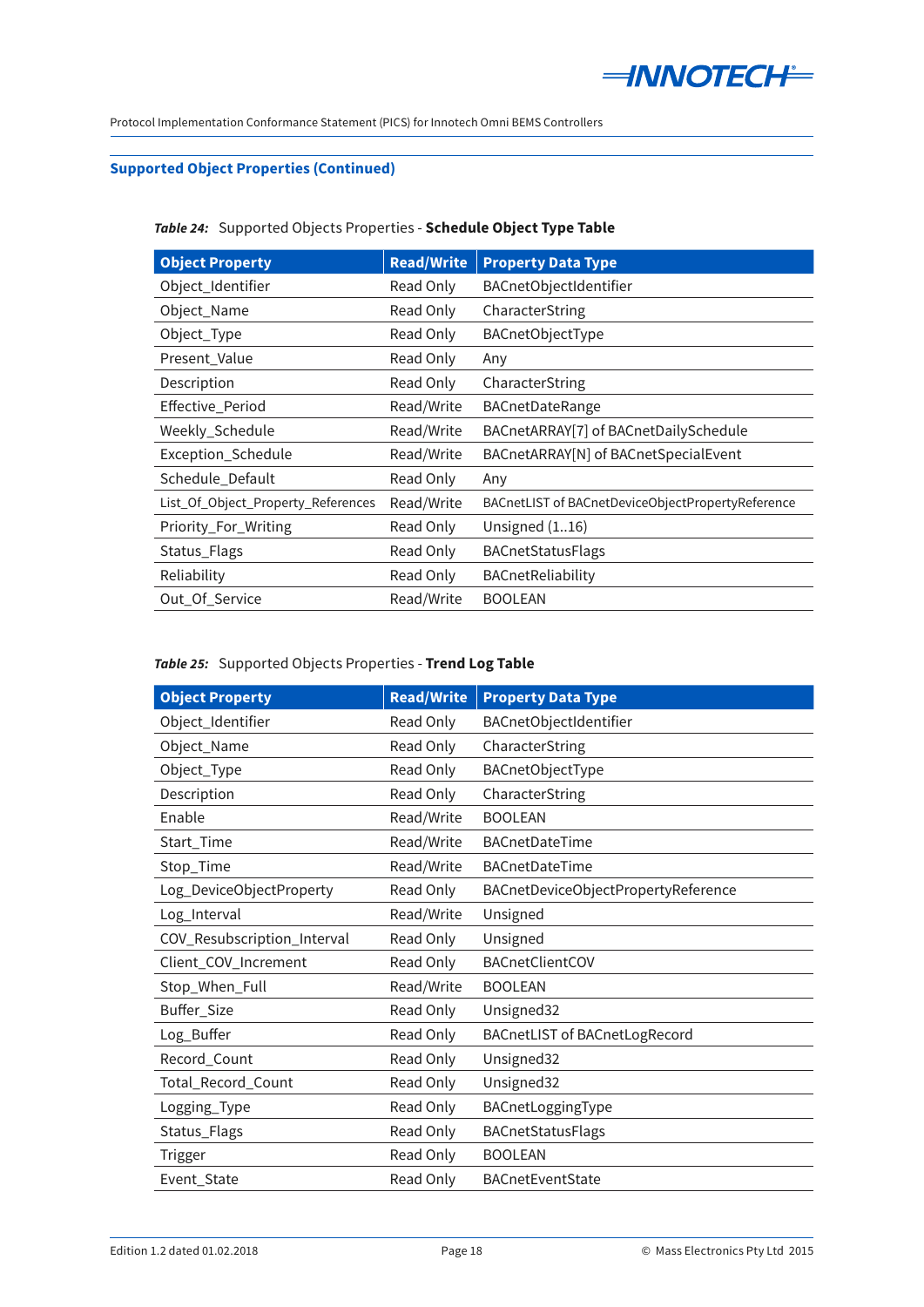

#### <span id="page-18-0"></span>**Data Link Layer Options**

- $\boxtimes$ BACnet/IP, (Annex J)
- $\boxtimes$ BACnet/IP, (Annex J), Foreign Device
- $\Box$ ISO 8802-3, Ethernet (Clause 7)
- $\Box$ ATA 878.1, 2.5 Mb. ARCNET (Clause 8)
- $\Box$ ATA 878.1, EIA-485 ARCNET (Clause 8)
	- MS/TP master (Clause 9), baud rate(s) 9600, 19200, 38400, 57600, 76800, 115200 bps
- $\Box$ MS/TP slave (Clause 9), baud rate(s) — 9600, 19200, 38400, 57600, 76800, 115200 bps
- $\Box$ Point-To-Point, EIA 232 (Clause 10)
- $\Box$ Point-To-Point, modem, (Clause 10)
- $\Box$ LonTalk, (Clause 11), medium
- $\Box$ BACnet/ZigBee (ANNEX O)

# **Networking Options**

- Router, Clause 6
- Annex H, BACnet Tunnelling Router over IP
- BACnet/IP Broadcast Management Device (BBMD)
	- $\boxtimes$  Does the BBMD support registrations by Foreign Devices?
	- $\boxtimes$  Does the BBMD support network address translation?

# **Networking Security Options**

 $\boxtimes$  $\Box$ 

 $\Box$ 

 $\boxtimes$  $\Box$  $\boxtimes$ 

 $\boxtimes$ 

# Non-secure device capable of operating without BACnet Network Security

- Secure device capable of using BACnet Network Security (NS-SD BIBB)
	- $\Box$  Multiple Application-Specific Keys
	- $\Box$  Supports encryption (NS-ED BIBB)
	- $\Box$  Key Server (NS-KS BIBB)

#### **Character Sets Supported**

- $\boxtimes$ ISO 10646 (UTF-8)
- $\Box$ IBM™ /Microsoft™ DBCS
	- JIS X 0208
- $\Box$ ISO 10646 (UCS-4)
- $\Box$ ISO 10646 (UCS-2)
- $\Box$ ISO 8859-1

# **Device Address Binding**

Static device binding is supported.